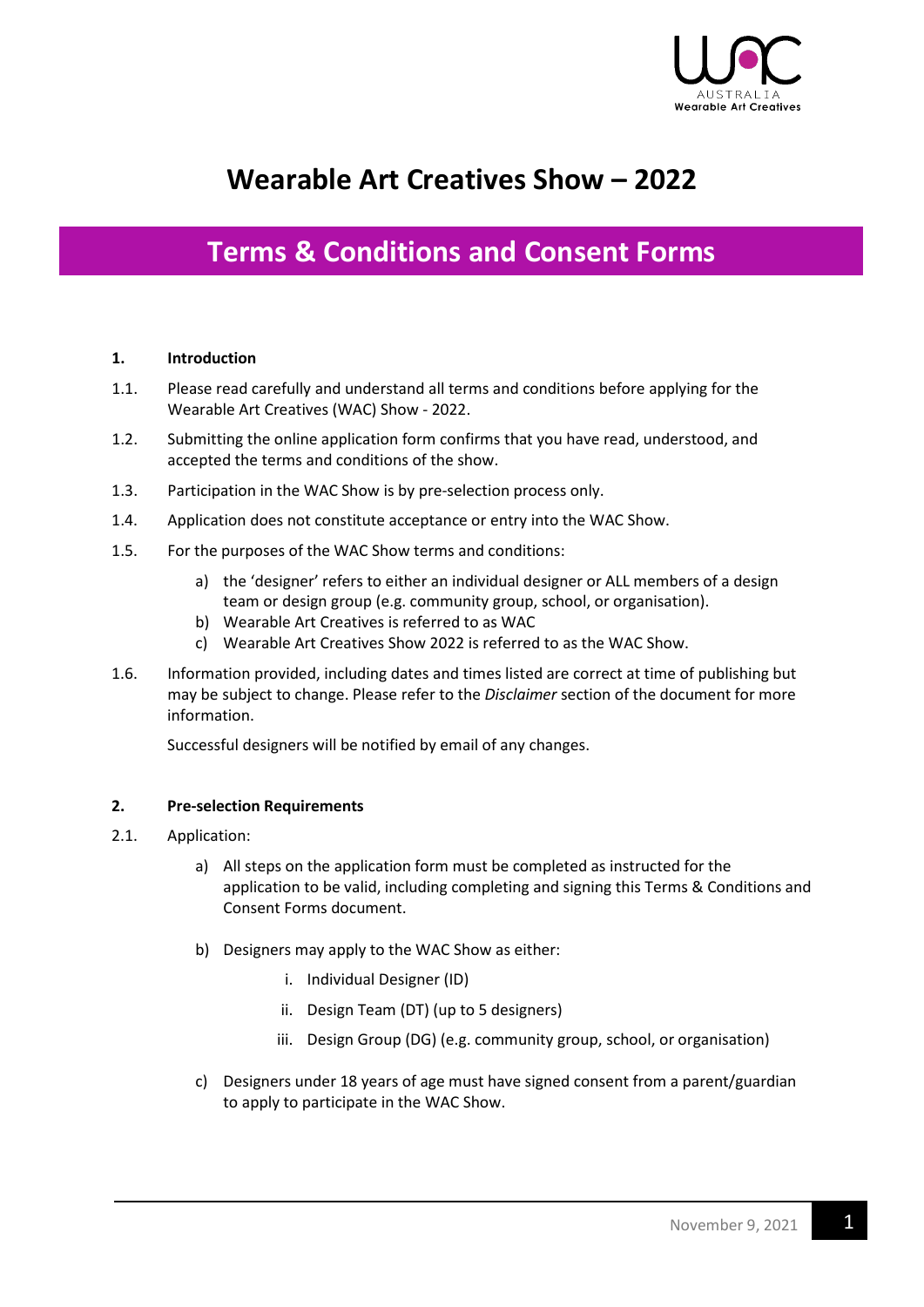

- d) If applying as an Individual Designer (ID):
	- i. The ID will be the contact person for communications with WAC.
	- ii. The ID must complete the *Designer Contact Information* section of this document for Individual Designers (p12).
	- iii. The ID must sign the *Acceptance of Terms & Conditions* section (p14), and the *Photograph and Film Consent, Release and Waiver* section (p16) of this document.
- e) If applying as a Design Team (DT):
	- i. one designer must be nominated as the Team Leader and will be the contact person for communications with WAC.
	- ii. the Team Leader must complete the *Designer Contact Information*  section of this document for Design Teams (p13).
	- iii. the Team Leader must ensure each designer has signed the *Acceptance of Terms & Conditions* section (p14), and the *Photograph and Film Consent, Release and Waiver* section (p16) of this document.
	- iv. the Team Leader must upload all signed documents (for each of the members of the DT) with the application.
	- v. it is the responsibility of the Team Leader to inform all members of the DT of any correspondence from WAC.
- f) If applying as a Design Group (DG):
	- i. one designer must be nominated as the Group Leader and will be the contact person for communications with WAC.
	- ii. the Group Leader must complete the Designer Contact Information section of this document for Design Groups (p13).
	- iii. if selected and accepted into the WAC Show, it will be the Group Leader's responsibility to ensure each designer has signed the *Acceptance of Terms & Conditions* section (p14), and the *Photograph and Film Consent, Release and Waiver* section (p16) of this document, and to submit these signed forms by the notified due date.
	- iv. It is the responsibility of the Group Leader to inform all members of the DG of any correspondence from WAC.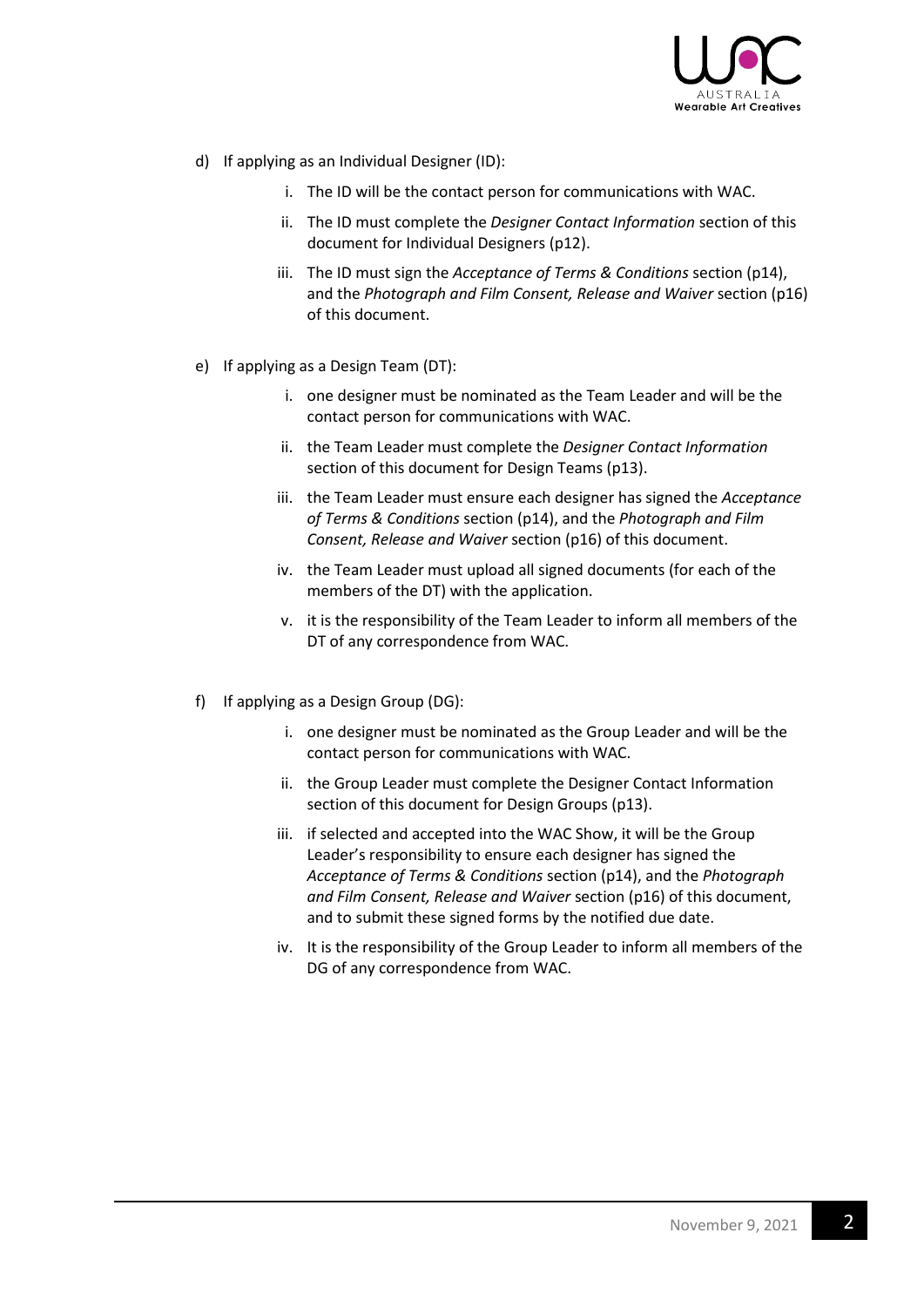

- g) Pre-selection process requires a wearable artwork:
	- i. Design composed of:
		- a. annotated drawings (at least 2 x A4 size) with front and back views and an indication of colours, materials, garments and accessories (e.g. headpiece), to be used.

**OR**

b. annotated drawings (see above), accompanied by photographs of either a complete or 'in-progress' wearable artwork with front, back, and side views.

#### **NOTE:**

- It is highly recommended designers create a headpiece for their artwork.
- Designers must consider hair and makeup to complement their artwork.
	- Specific hair and makeup requests should be included in your annotated drawings. These will be shared with the WAC Hair and Makeup Teams.
	- See Section 9 Hair and Makeup for more information.
- Designers should consider their artwork's overall concept, aesthetic, quality of construction, and wearability for a model.
- ii. Description that explains:
	- a. Conceptual ideas the artwork represents and any links to the chosen category (up to 200 words)
- iii. Artist Statement for the online gallery (50 100 words)
- h) Designers can submit multiple applications.
- i) Each application submitted must relate to one category ONLY.
	- i. WAC reserves the right to re-categorise a wearable artwork if it is deemed more suitable for the overall WAC Show.
- j) A design can consist of one, two, or three wearable artworks connected by concept and presented together.
	- i. See Entry Fees (Section 3. 3.2) for information about associated costs.
- k) An application for a wearable artwork previously presented in another context (e.g. competition or show) is only eligible to enter the WAC Show with approval by WAC. Please indicate this on your application form and provide details where directed.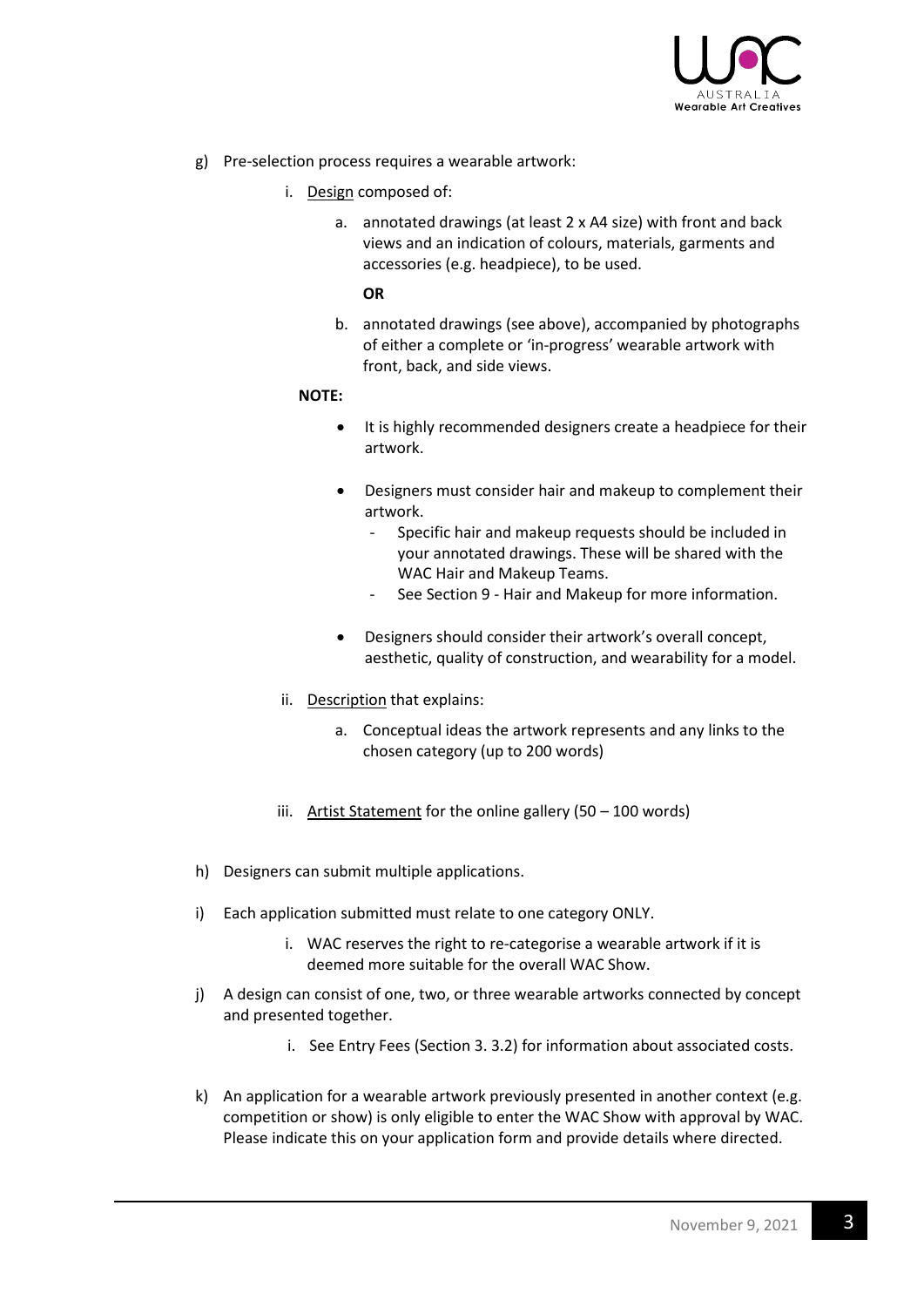

- 2.2. Successful applications will be presented in a choreographed performance at the WAC Show as part of the POSE event held by the Townsville City Council in 2022.
- 2.3 Designers agree to allow their selected wearable artwork to be available for a post-show exhibition - (venue and dates to be advised).
- 2.4. Designers agree to provide further information to WAC, regarding the designer/s, or the wearable artwork, if required.
- 2.5. All designers agree to perform the responsibilities of the designer as outlined in Section 10 The WAC Show.
- 2.6. All designers agree to adhere to all parts of the application and selection process, and all clauses in the WAC Show *Terms & Conditions and Consent Forms* document.
- 2.7. All designers agree to accept and abide by the decisions or other rulings made by WAC in relation to the application process, the WAC Show and/or the *Terms & Conditions and Consent Forms* document.
- 2.8. Any decisions made by WAC will be final and not open to challenge by the designer.

#### **3. Entry Fees**

- 3.1. A non-refundable entry fee of \$100 for each selected application will be required upon notification of acceptance into the WAC Show.
- 3.2. A design application requiring more than one model, will be charged at a 'per model' rate of \$100 each.

For example: A design requiring two models will incur an entry fee of \$200; a design requiring three models will incur an entry fee of \$300.

- 3.3. Payment details will be provided upon selection into the WAC Show.
- 3.4. Each application selected for the WAC Show will receive:
	- a) 1 x complimentary ticket to the WAC Show
		- i. Complimentary ticket is per wearable artwork, NOT per designer (i.e. DTs and DGs will receive 1 x complimentary ticket ONLY.)
		- ii. Designs consisting of more than one wearable artwork will receive the equivalent number of complimentary tickets.

For example: A design requiring two models will receive 2 x complimentary tickets; a design requiring three models will receive 3 x complimentary tickets.

- b) a model to wear the artwork (refer to Section 8. Models)
- c) Hair and Makeup artists for the model (refer to Section 9. Hair and Makeup)
- d) recognition of the artwork and designers on the WAC website.
- e) recognition of the artwork and designers in the WAC catalogue (if produced).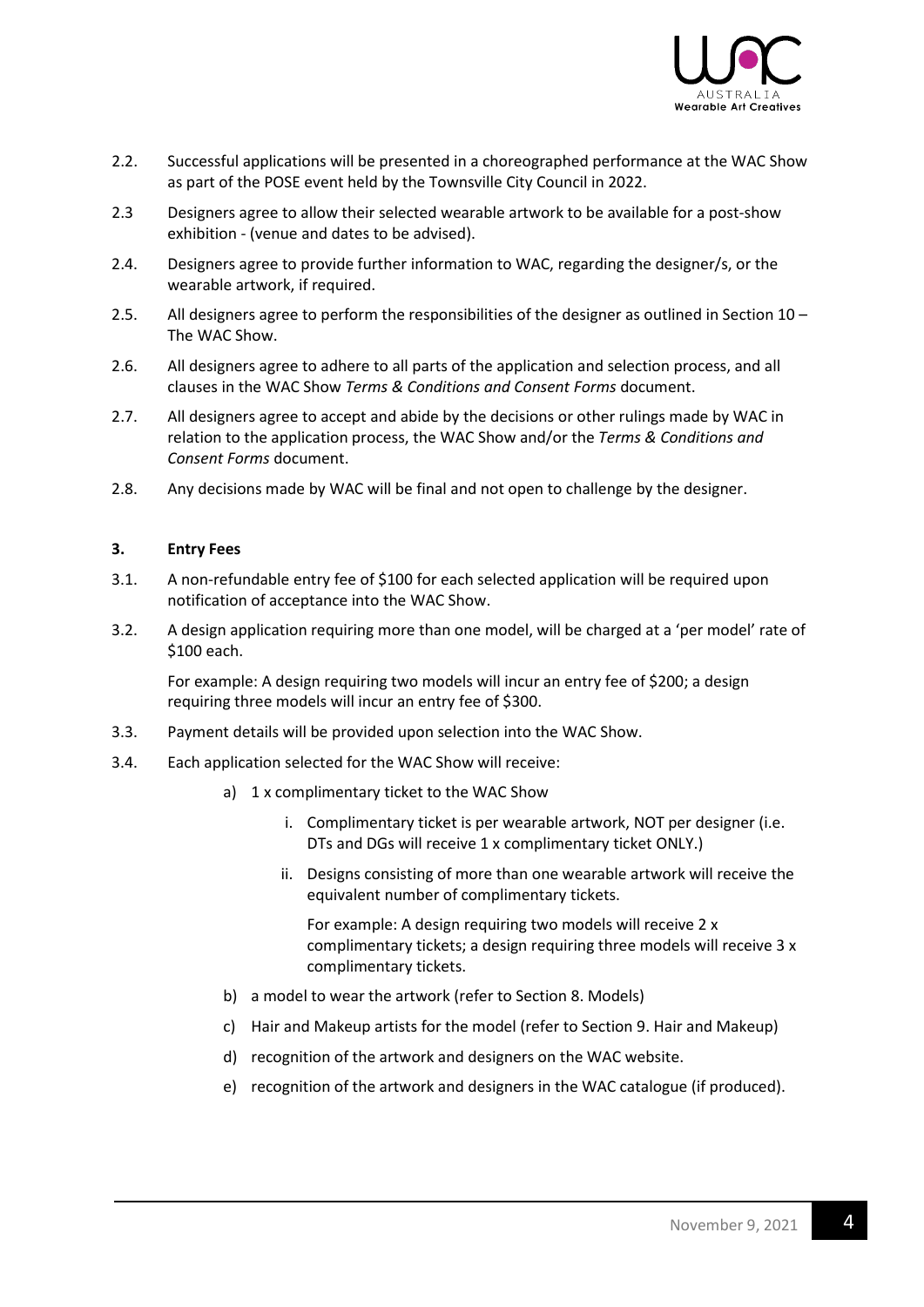

#### **4. Key Dates**

- 4.1 ROUND 1 Applications
	- a) Applications must be submitted via the online application form.
	- b) Applications for ROUND 1 open on Monday 15 November 2021.
	- c) Applications for ROUND 1 close on Friday 14 January 2022 at 5pm.
	- d) Designers from ROUND 1 will be notified of their application outcome via email from Monday 17 January.
	- e) ROUND 1 Entry Fee due 21 January 2022.
	- f) Designers requiring assistance with online application submission should contact WAC o[n info@wearableartcreatives.com](mailto:info@wearableartcreatives.com) at least one week prior to the due date.
- 4.2. ROUND 2 Applications

Note: ROUND 2 will only be opened for applications if positions for the WAC show are not filled in ROUND 1.

- a) Applications must be submitted via the online application form
- b) Applications for ROUND 2 open on Tuesday 18 January 2022.
- c) Applications for ROUND 2 close on Friday 11 February 2022 at 5pm.
- d) Designers from ROUND 2 will be notified of their application outcome via email from Monday 14 February.
- e) ROUND 1 Entry Fee due 18 February 2022.
- f) Designers requiring assistance with online application submission should contact WAC o[n info@wearableartcreatives.com](mailto:info@wearableartcreatives.com) at least one week prior to the due date.
- 4.3. Progress Form (including photos of wearable artworks) will be required by 5pm Friday 30 April 2022.
	- a) Failure to submit a Progress Form, or to demonstrate adequate progress or quality standard of wearable artwork construction, may result in the artwork being removed from the WAC Show.
	- b) See Progress Form (Section 6) for more information.
- 4.4. Meet & Greet (with Hair and Makeup Artists) and Dress Fitting on WAC models.
	- a) Sunday, 8 May 2022
	- b) Date, time, and venue to be confirmed.
	- c) Designers will be notified of confirmed details via email.
	- d) Non-local designers please refer to Section 10.1c Designer Responsibilities
- 4.5. Dressing Instructions required by 5pm 10 June 2022.
	- a) Emailed to WAC Team using provided template.
	- b) Template provided closer to due date.
- 4.6. Artworks delivered to WAC Head Office for Photoshoots
	- a) Friday, 17 June 2022
	- b) Date, time, and venue to be confirmed.
	- c) Designers will be notified of confirmed details via email.
	- d) Non-local designers please refer to Section 10.1c Designer Responsibilities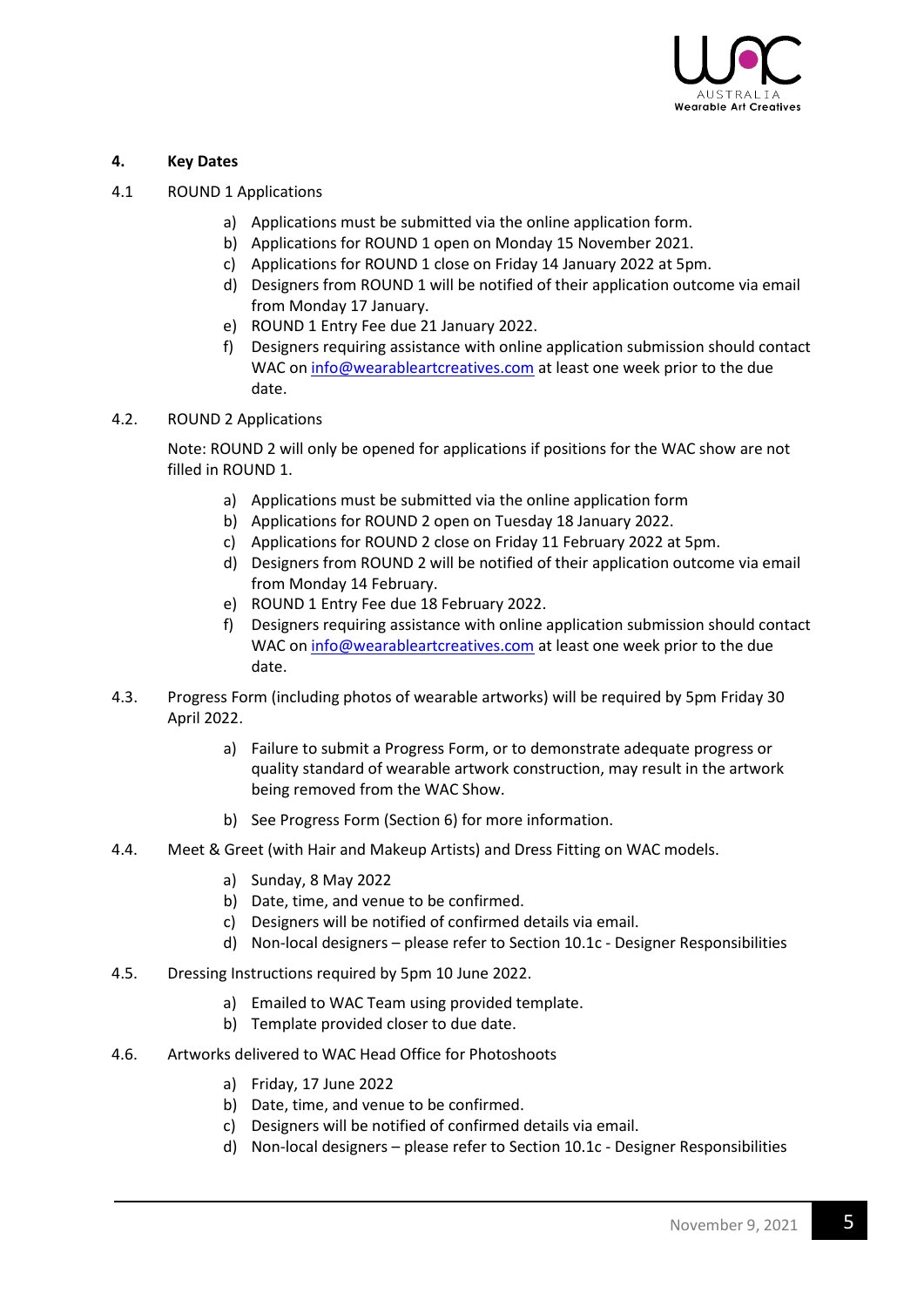

- 4.7. Artworks collected from WAC Head Office.
	- a) Date, time, and venue to be confirmed.
	- b) Designers will be notified of confirmed details via email.
	- c) Non-local designers please refer to Section 10.1c Designer Responsibilities
- 4.8. Artworks delivered to WAC Show venue for Dress Rehearsal.
	- a) 4pm, Thursday 28 July 2022
	- b) Date, time, and venue to be confirmed.
	- c) Designers will be notified of confirmed details via email.
	- d) Non-local designers please refer to Section 10.1c Designer Responsibilities
- 4.9. WAC Show
	- a) Sunday, 31 July 2022
	- b) Date, time, and venue to be confirmed.
	- c) Designers will be notified of confirmed details via email.
- 4.10. Artworks collected from WAC Show
	- a) Artworks to be collected immediately after the WAC Show performance.
	- b) Non-local designers please refer to Section 10.1c Designer Responsibilities
- 4.11. WAC Exhibition
	- a) Date, time, and venue to be confirmed.
	- b) Details regarding storage, install and demount to be provided closer to the date.

#### **5. Wearable Artwork Requirements**

- 5.1 All wearable artworks and associated garments and accessories must be wearable, i.e., they must be able to be worn on the human body.
- 5.2. Wearable Artwork Safety
	- a) The artwork must be safe for a model to wear and perform in.
	- b) Artworks must be made to withstand transportation and some choreographic movement on stage.
	- c) Models must be able to see clearly and breathe easily while wearing the artwork.
	- d) Artwork weight must be evenly distributed and comfortable to wear and perform in.
	- e) Headpieces must be fitted and well balanced and must be clearly identified in the application design.
	- f) When worn by a model, the artwork must be easily able to enter and exit the stage via a 1.5m wide opening.
	- g) Do not supply earrings for pierced ears.
	- h) Do not supply make-up this will be organised and supplied by WAC.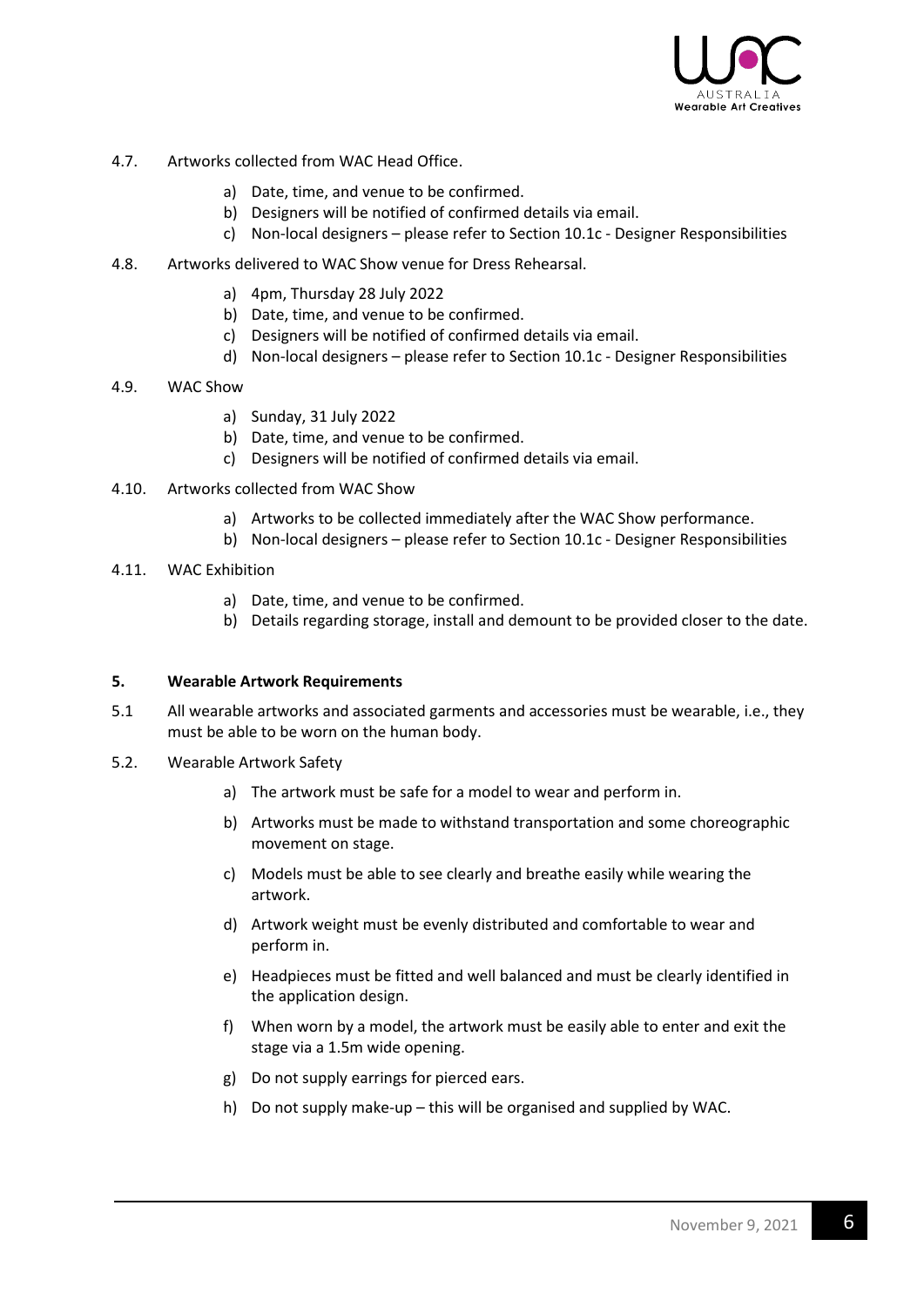

- i) WAC reserves the right to ask designers to alter aspects of their artwork if there is a potential risk to the safety and well-being of persons associated with the WAC Show (including but not limited to models, dressers, staff, audience etc.). Failure to rectify artwork may result in the removal of artwork from the WAC Show.
- 5.3. Wearable Artwork Materials
	- a) Electrical wiring, if used, must be safe and simple to operate and must comply with Australian standards[.www.worksafe.qld.gov.au/laws-and](https://www.worksafe.qld.gov.au/laws-and-compliance/electrical-safety-laws/laws-and-legislation/reference-materials)[compliance/electrical-safety-laws/laws-and-legislation/reference-materials](https://www.worksafe.qld.gov.au/laws-and-compliance/electrical-safety-laws/laws-and-legislation/reference-materials)
	- b) Do not use perishable materials, unless properly treated, including animal products, plant products and food.
	- c) Materials with raw or sharp edges must not be used.
- 5.4. Wearable Artwork Accessories
	- a) All items the model is required to wear as part of the artwork must be supplied by the designer.
	- b) The exceptions to this rule are underwear and shoes.
	- c) Underwear:
		- i. All models will supply their own strapless bra (nude or black) and full brief/G-string (nude or black).
	- d) Shoes:
		- i. All models (unless otherwise specified) will wear their own black or nude shoes.
		- ii. Designers may supply shoes if they form part of their overall artwork design, however WAC cannot guarantee they will be worn if the shoes do not fit the assigned model. In this case, the model will wear their own shoes.
		- iii. Designers are encouraged to use spatterdash or 'spats' to cover the model's shoes.
		- iv. NO SHOES will be worn by the model if this is specified on the application form. However, if a safety risk arises then the model will be asked to wear appropriate footwear.
- 5.5. Wearable Art Labelling
	- a) WAC recommends designers attach a label to the inside of each piece of their artwork (including accessories).
	- b) See Indemnity (Section 15).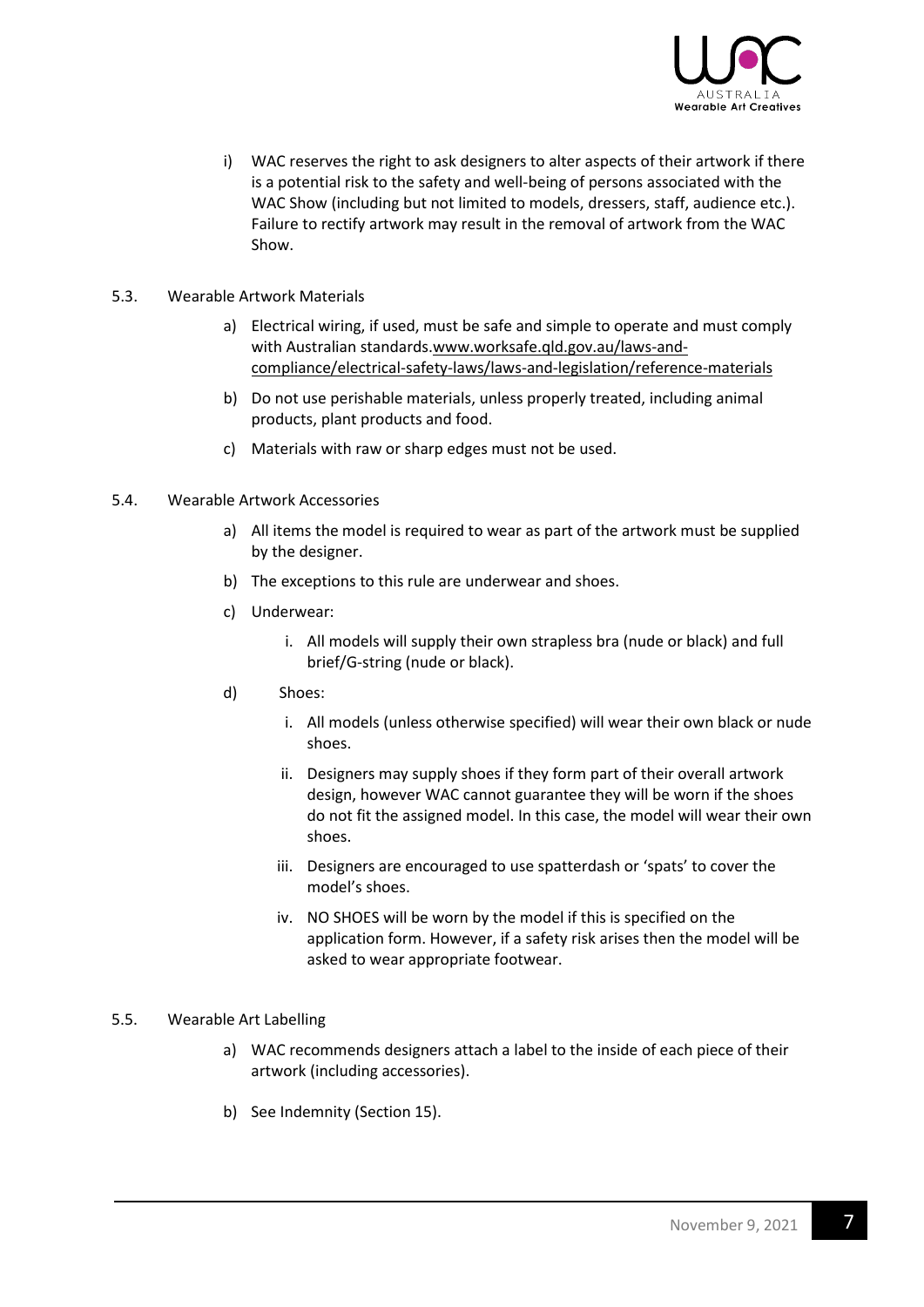

#### 5.6. Wearable Art Sizing

- a) Artworks should be made to fit the Australian standard sizing chart.
	- Female Size: 6, 8,10,12, 14 (please indicate size on application)
	- Male Size: S, M, L (please indicate size on application)
- b) HINT: Consider making your artwork 'adjustable' to allow for slight variations in model body sizing.

#### **6. Progress Form**

- 6.1. Progress Form with photographs of wearable artwork to be submitted by 5pm Friday 30 April 2022.
	- a) Please supply the following FULL-LENGTH photographs on either a mannequin or a person:
		- i. Front view
		- ii. Back view
		- iii. Side view (Left)
		- iv. Side view (Right)
	- b) Additional photographs of wearable artwork details or accessories should also be included.
	- c) Photographs should be in full colour.

#### **7. Dressing Instructions Form**

- 7.1 Dressing Instructions form with photographs of wearable artwork will be required by 5pm Friday 10 June 2022.
	- a) Dressing Instructions form supplied following successful entry.
	- b) See Section 6 for photographic requirements.
- 7.2. Dressing Instructions will be used as reference for dressing assistants at the photoshoot, the dress rehearsal, and on show night, and to ensure all artwork items are accounted for.

#### **8. Models**

- 8.1 WAC will endeavour to supply all models for the show.
	- a) Note: Size 6 8 female models are more prevalent than other sizes.
- 8.2 Models nominated by a designer must:
	- c) attend a casting call held by WAC to determine their suitability for the show. Date to be advised.
	- d) sign WAC consent forms.
	- e) attend all artwork fitting sessions, choreography rehearsals, dress rehearsals, and briefings, and be available from 9am on the day of the show.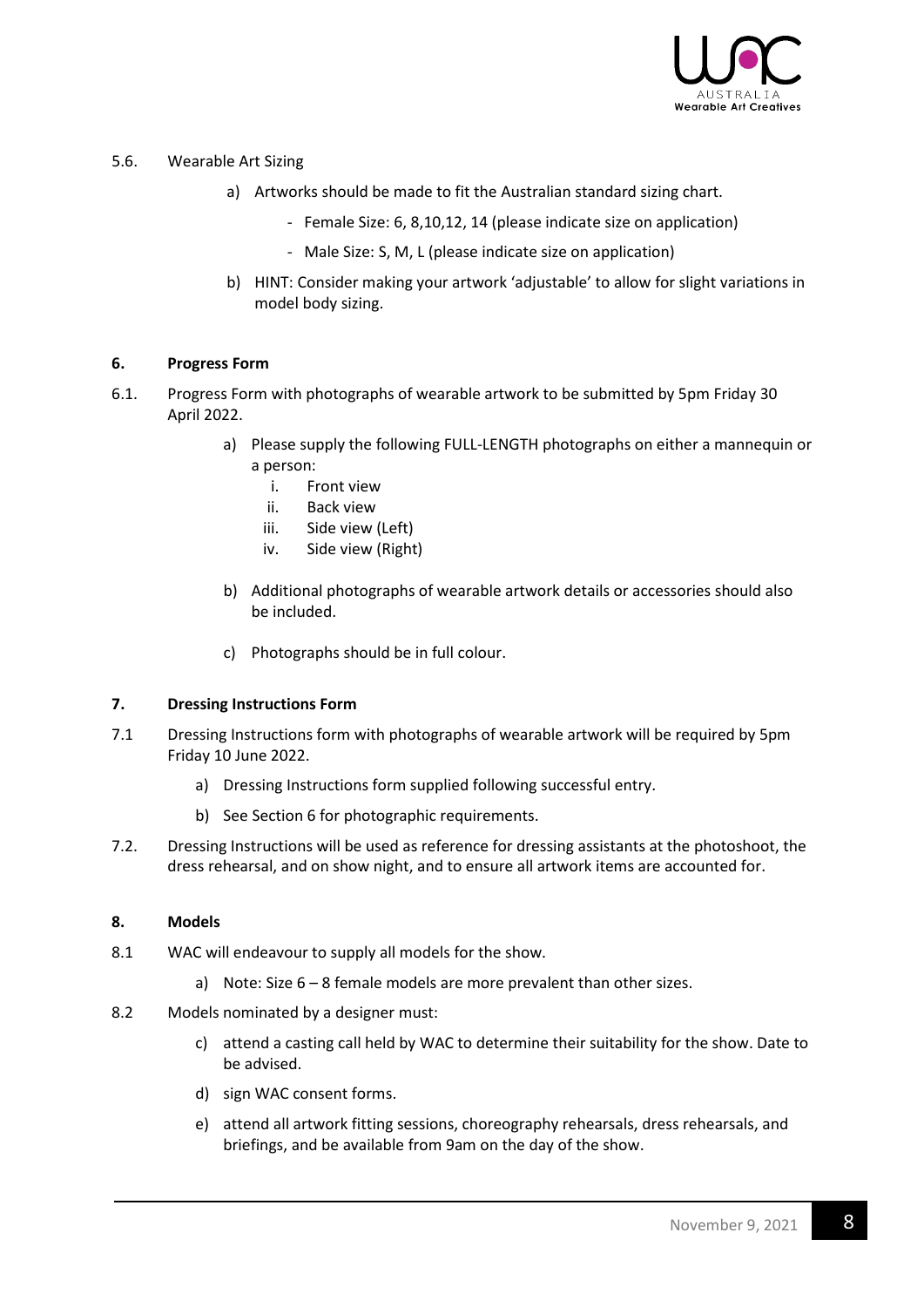

- 8.3. Some models supplied for the show may be under 18 years of age. Please indicate on your application form whether you require a model over the age of 18 years to wear your artwork.
	- a) You should request a model over the age of 18 years if your artwork design has adult themes.
	- b) WAC reserves the right to withdraw an artwork if it is deemed inappropriate for the show.

#### **9. Hair and Makeup**

- 9.1 WAC will provide hairdressers and makeup artists for the show.
- 9.2. WAC will supply all hair and makeup products for the show.
- 9.3. Designers may request a particular hair and makeup look to complement an artwork.
	- a) this must be included in your design application.
	- b) WAC Hair and Makeup Teams will endeavour to create your requested look but cannot guarantee an exact reproduction.
- 9.4 WAC Hair and Makeup Teams will design hair and makeup for your artwork if you do not specify this in your design application.

#### **10. The WAC Show**

- 10.1 Designer Responsibilities
	- a) The following sections outline the responsibilities of the designer for the WAC Show.
	- b) The designer may nominate a person other than themselves to perform their responsibilities – this must be stated on the application form.
	- c) Designers should contact the WAC Team asap if there are concerns regarding an available person to perform the designer's responsibilities so that alternative arrangements can be negotiated.
- 10.2. Designer Responsibilities for the WAC Show
	- a) Dress Fittings
		- i. The designer must attend a dress fitting session with their allocated WAC model on Sunday 8 May 2022.
	- b) Delivery of artwork for Photoshoot
		- i. The designer must deliver their wearable artwork to WAC Headquarters on Friday 17 June 2022 in order to be photographed for website (and possible catalogue).
		- ii. The designer must collect their wearable artwork from WAC Headquarters (date to be confirmed).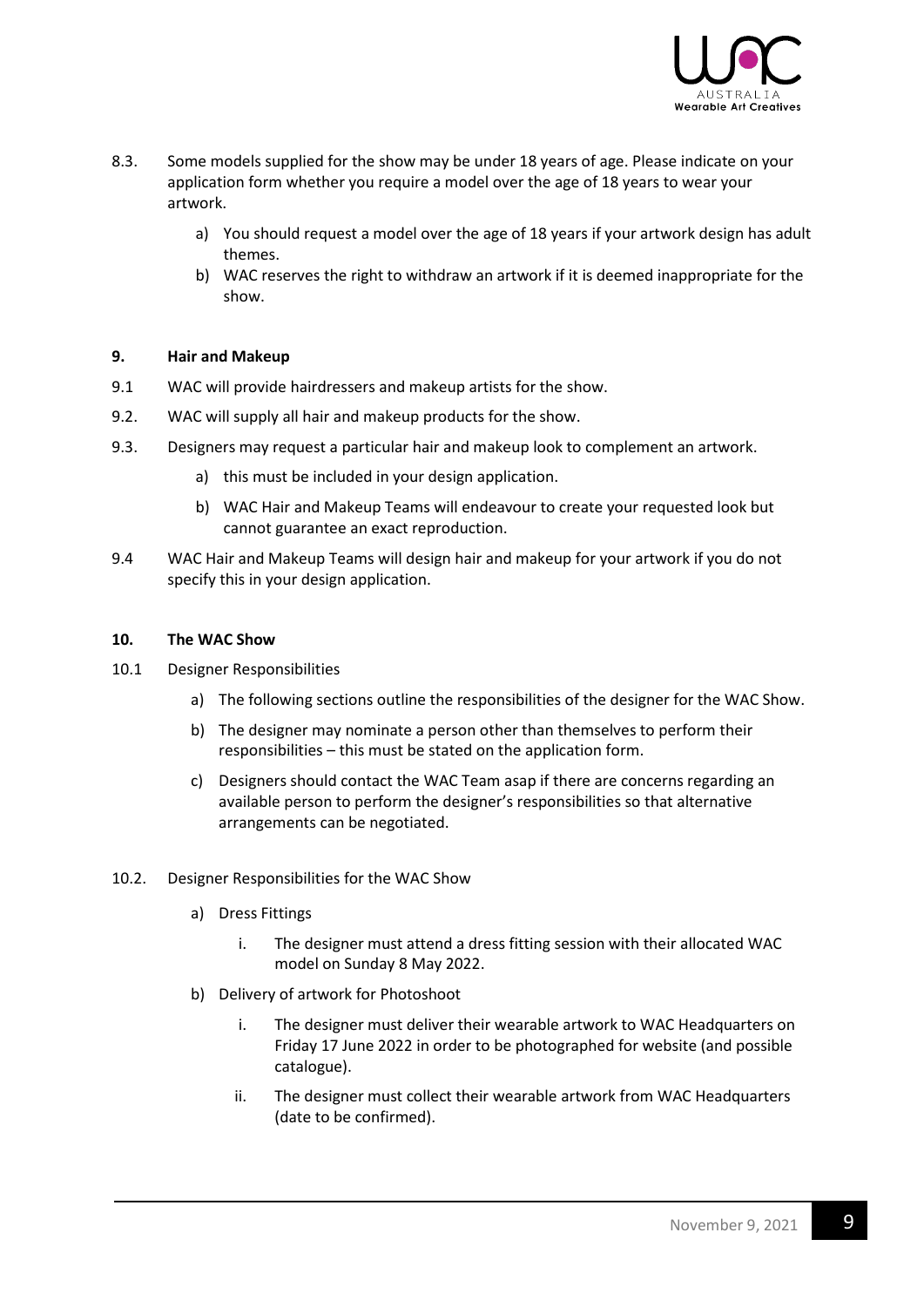

- c) Dress Rehearsal
	- i. The designer must deliver their wearable artwork to the WAC Show on Thursday 28 July 2022.
	- ii. The designer must be available for a full-dress rehearsal with their wearable artwork on Thursday 28 July 2022.
- d) The WAC Show
	- i. Designers must be available to dress their model (i.e. WAC model or designer's nominated model) at the show on Sunday 31 July 2022.
	- ii. Designers must be available to pack and remove their wearable artwork after the show on Sunday 31 July 2022.
- e) The WAC Exhibition
	- i. Designers must be available to dress their mannequin for the WAC exhibition (date to be confirmed).
	- ii. Designers must be available to pack and remove their wearable artwork after the WAC exhibition (date to be confirmed).

#### **11. Freight and Insurance**

- 11.1 Designers are responsible for all costs of packaging and freighting their wearable artwork to and from Townsville for dress fittings, photoshoots, rehearsals, the WAC Show, and the WAC Exhibition.
- 11.2. Designers are responsible for insuring their property at all times, including but not limited to, in transit to and from WAC fittings, photoshoots, rehearsals, at the WAC show, and at the WAC exhibition.

#### **12 Wearable Artwork Imagery**

12.1. The designer grants WAC a perpetual, irrevocable right to photograph, film or take other footage of their artwork for the purpose of featuring or including the artwork, anywhere in the world, in:

> (a) advertising, promotional and marketing material of any format including but not limited to print, film and digital; and

(b) merchandise of any type including but not limited to programmes, clothing, posters, images, films and other broadcast and media formats.

Wherever possible, WAC will acknowledge the designer in any publication, merchandising and/or promotional material which contains images and/or footage of a designer's artwork.

12.2. The designer grants to WAC a worldwide, royalty free, perpetual, transferable licence to use any images or media sent to WAC (including images, inspirations and stories) for promotional, merchandising, exhibition and/or media purposes, at no cost.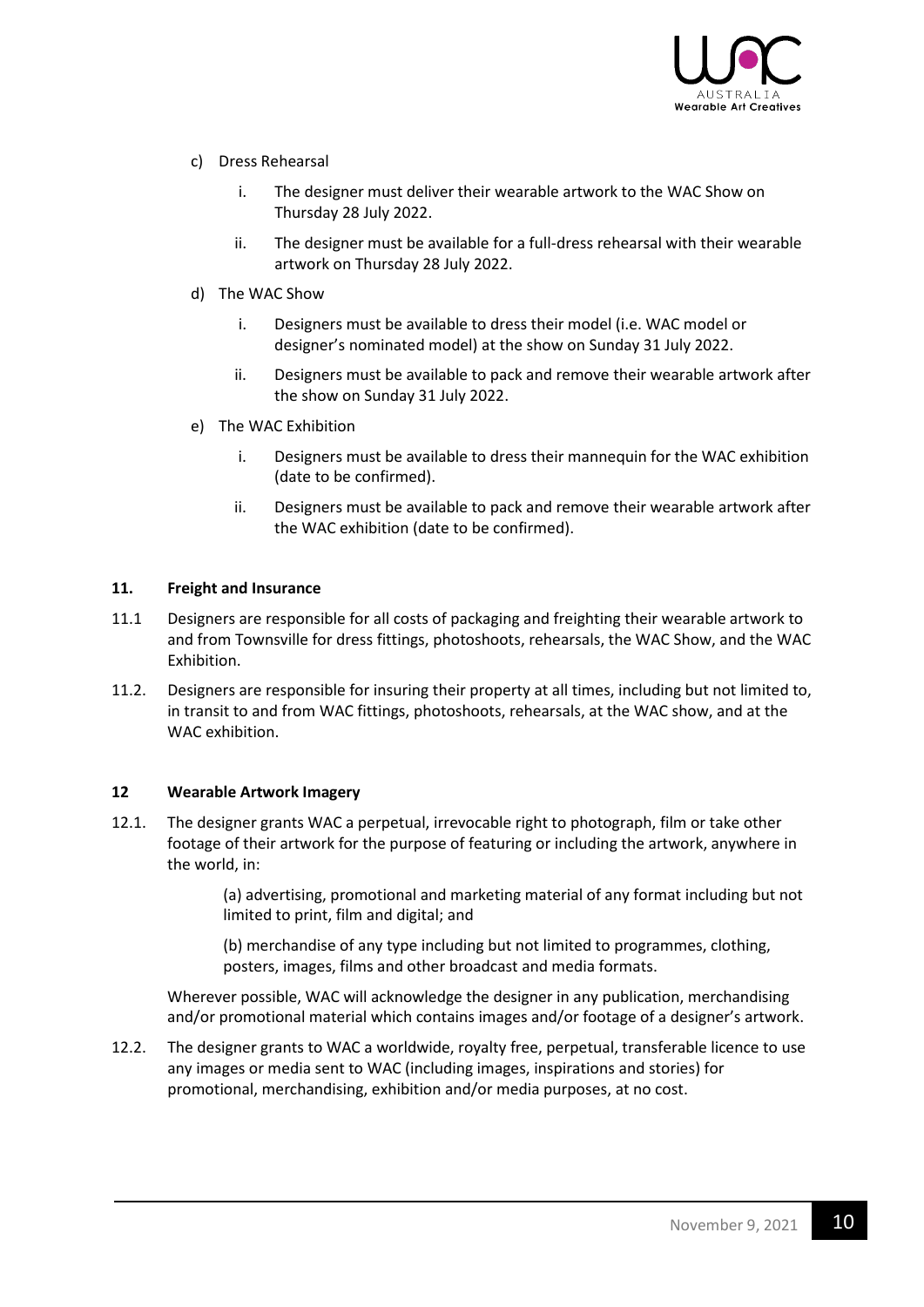

#### **13. Photograph and Film Consent, Release and Waiver**

13.1. The designer agrees to sign a Photograph and Film Consent, Release and Waiver (see below).

#### **14. Copyright**

- 14.1. The designer warrants and represents that their artwork:
	- a) is an original creation; and
	- b) does not infringe the intellectual property rights of any third party.
	- c) complies with the Australian Copyright Act 1968: <https://www.legislation.gov.au/Details/C2019C00042>
- 14.2. The designer indemnifies WAC against all actions, claims and demands (including the costs of defending or settling any action, claim or demand) arising from a breach of the warranties under the Copyright Act 1968
- 14.3. WAC reserves the right to withdraw an application or artwork which is not an original creation, does not conform to the Copyright Guidelines, or infringes another person's intellectual property rights.

#### **15. Indemnity**

- 15.1. The designer indemnifies WAC for any loss, damage caused or suffered, as a result of entering into the WAC show.
	- a) The designer also waivers all rights to take any legal action against WAC.
	- b) The designer agrees to be bound by any terms or conditions as set out in the WAC Terms & Conditions and Consent Forms document.

#### **16. DISCLAIMER**

At the time of writing, the above information is correct to the best of our knowledge. WAC reserves the right to make changes or amendments to deadlines, programming, awards (if applicable) and participation guidelines. While every care has been exercised in compiling and publishing the information contained in these pages WAC accepts no responsibility for errors or omissions or changes to the information.

#### **17. Queries**

For any queries regarding the Terms & Conditions and Media Release form, please email [info@wearableartcreatives.com](mailto:info@wearableartcreatives.com)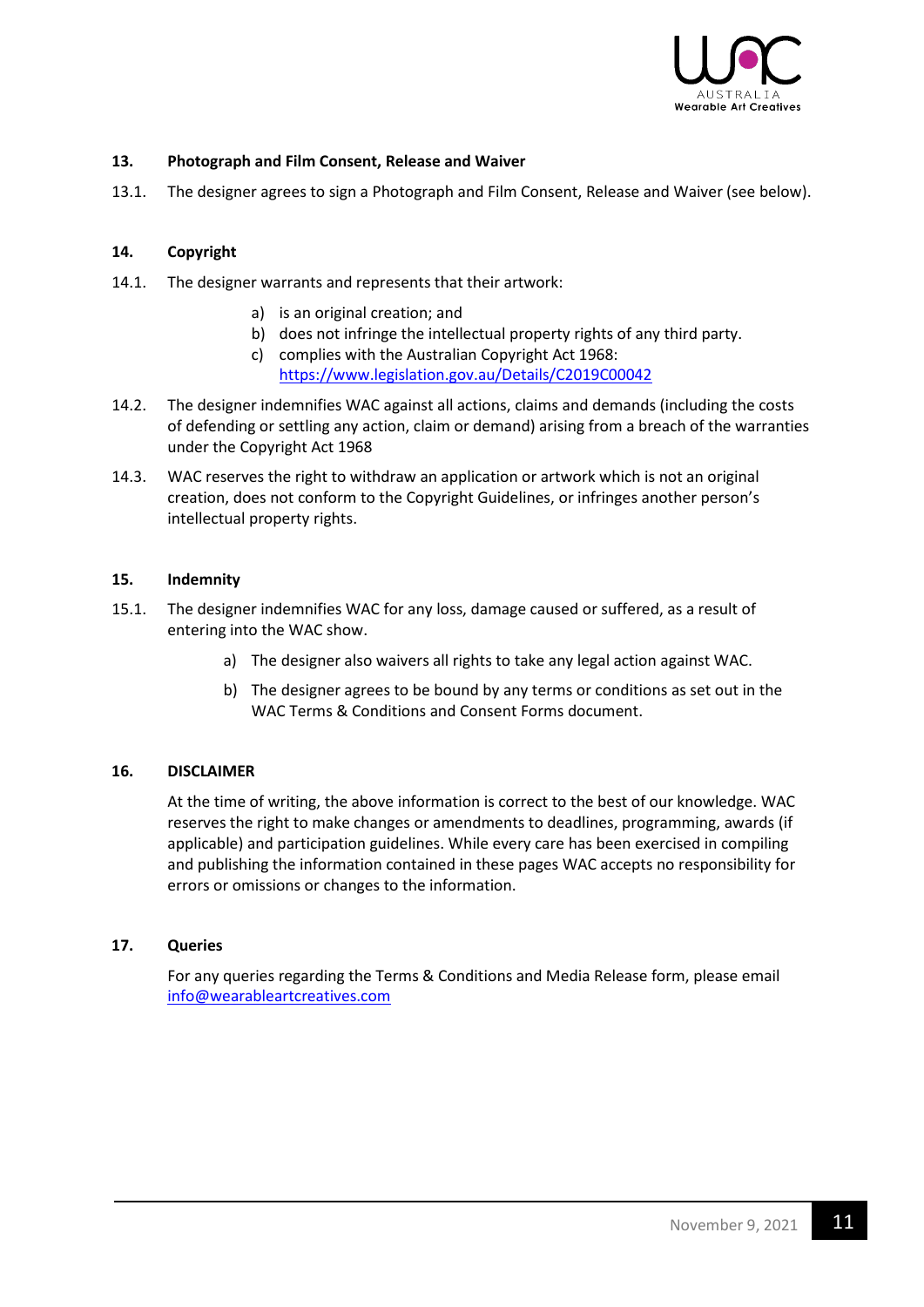

# **DESIGNER CONTACT INFORMATION**

- **1. Choose which category you are applying for.**
- **2. List the name of the Individual Designer / Design Team / Design Group**
- **3. Name the contact person for that category**

### **1. INDIVIDUAL DESIGNER**

### **Designer / Contact Person**

| Full Name (in BLOCK letters) |                                                                                                     |
|------------------------------|-----------------------------------------------------------------------------------------------------|
| Mobile                       |                                                                                                     |
| Email                        |                                                                                                     |
|                              | Designer / Contact Person under 18 years of age must have Parent/Guardian contact details supplied: |
| Parent/Guardian Name:        |                                                                                                     |
| Mobile:                      |                                                                                                     |
| Email:                       |                                                                                                     |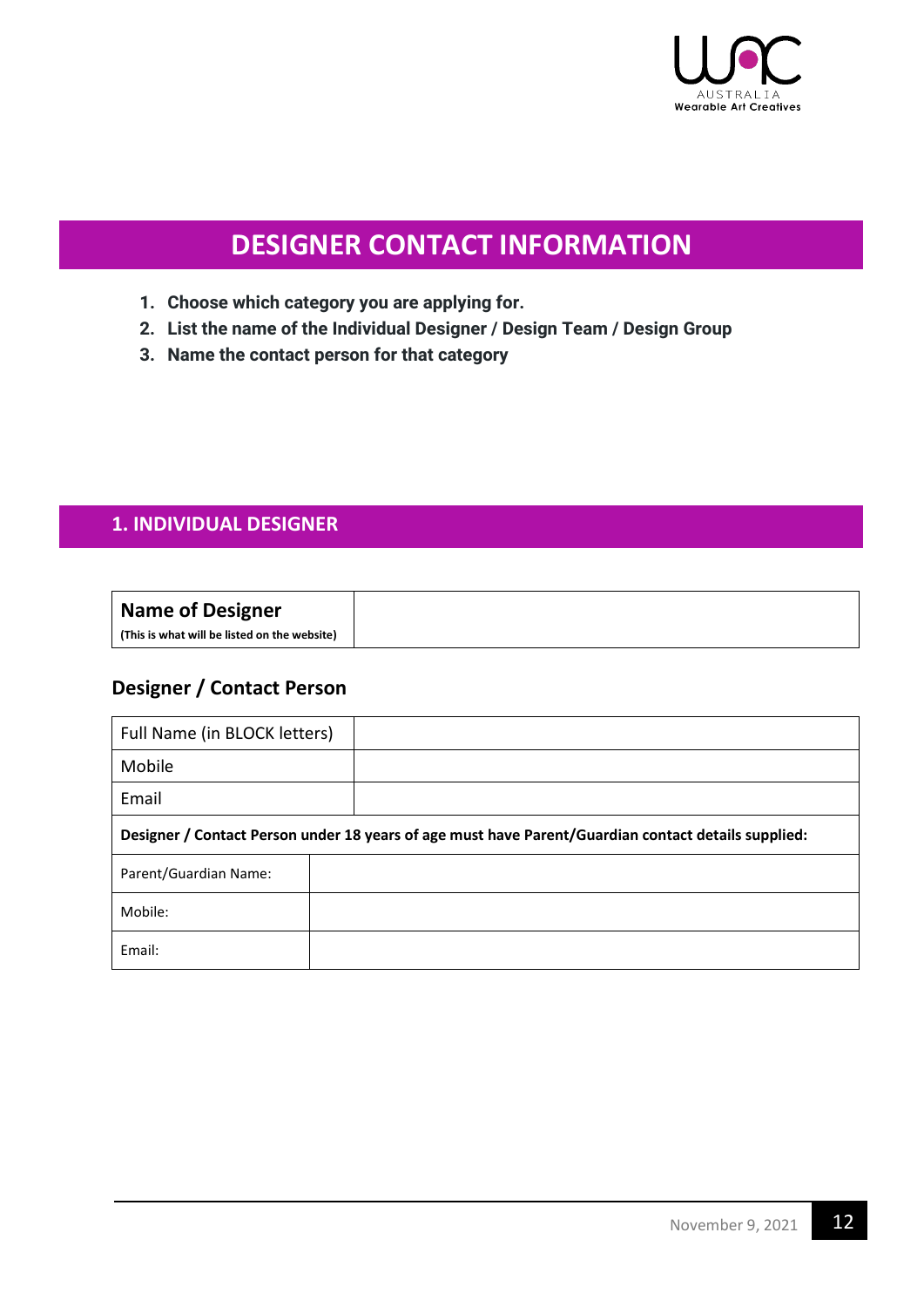

### **2. DESIGN TEAM**

| Name of Design Team                          |
|----------------------------------------------|
| (This is what will be listed on the website) |

### **Team Leader / Contact Person**

| Full Name (in BLOCK letters)                                                                           |  |  |
|--------------------------------------------------------------------------------------------------------|--|--|
| Mobile                                                                                                 |  |  |
| Email                                                                                                  |  |  |
| Team Leader / Contact Person under 18 years of age must have Parent/Guardian contact details supplied: |  |  |
| Parent/Guardian Name:                                                                                  |  |  |
| Mobile:                                                                                                |  |  |
| Email:                                                                                                 |  |  |

### **3. DESIGN GROUP**

| <b>Name of Design Group</b><br>(This is what will be listed on the website) |  |
|-----------------------------------------------------------------------------|--|
| <b>Name of Community Group,</b><br><b>School, or Organisation</b>           |  |

## **Group Leader / Contact Person**

**Number of Participants**

| Group Leader / Contact Person must be an adult (over 18 years of age) |  |  |
|-----------------------------------------------------------------------|--|--|
| Full Name (in BLOCK letters)                                          |  |  |
| Mobile                                                                |  |  |
| Email                                                                 |  |  |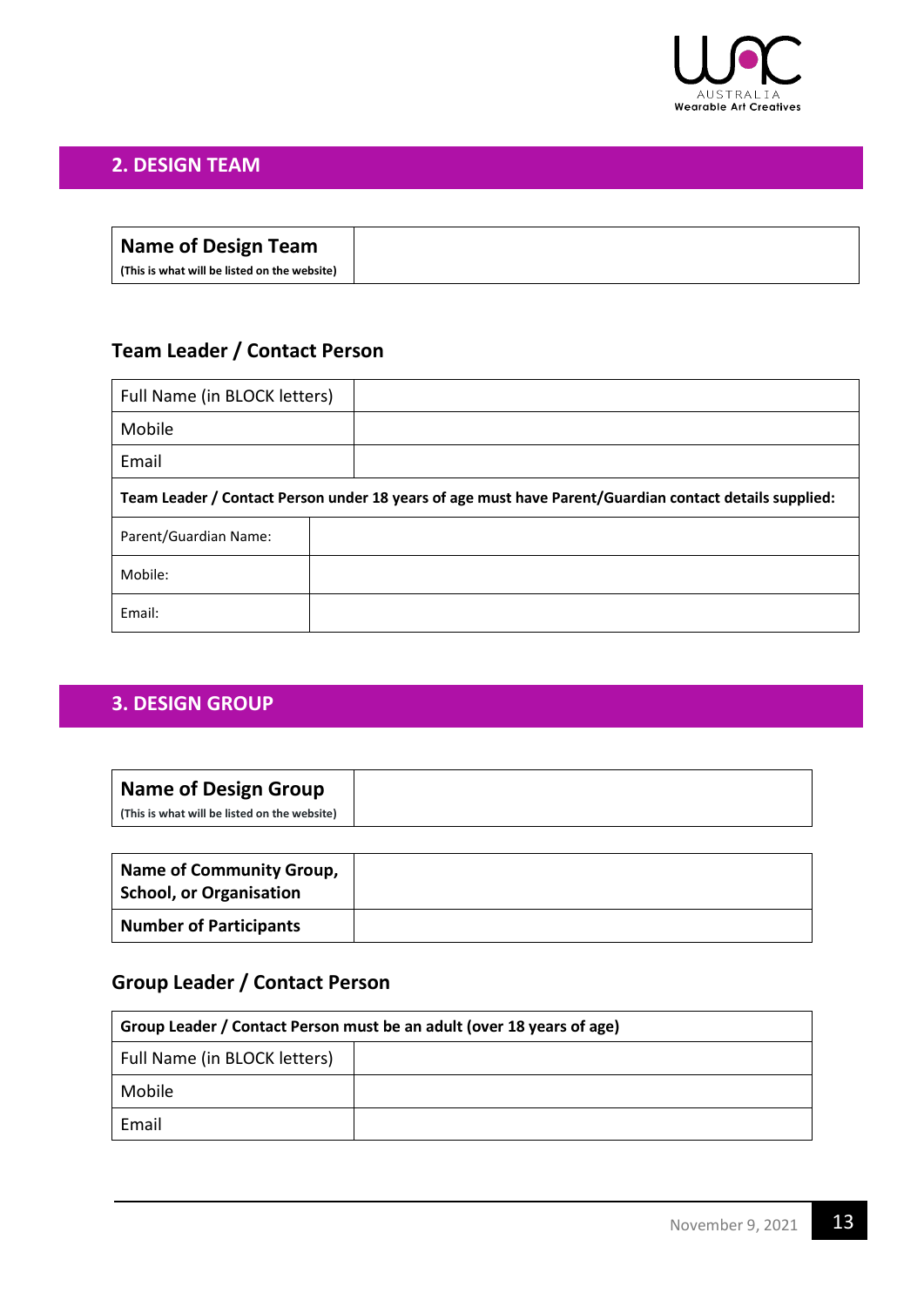

## **ACCEPTANCE OF TERMS & CONDITIONS**

## **By signing this form, you agree to all the Terms & Conditions as stated above.**

| Designer/Participant Name:                                                          |  |       |
|-------------------------------------------------------------------------------------|--|-------|
| Mobile:                                                                             |  |       |
| Email:                                                                              |  |       |
| Designer/Participant Signature:                                                     |  | Date: |
| Witness Signature:                                                                  |  | Date: |
| Designers under 18 years of age must have a Parent/Guardian and Witness sign below: |  |       |
| Parent/Guardian Name:                                                               |  |       |
| Mobile:                                                                             |  |       |
| Email:                                                                              |  |       |
| Parent/Guardian Signature:                                                          |  | Date: |
| Witness Signature:                                                                  |  | Date: |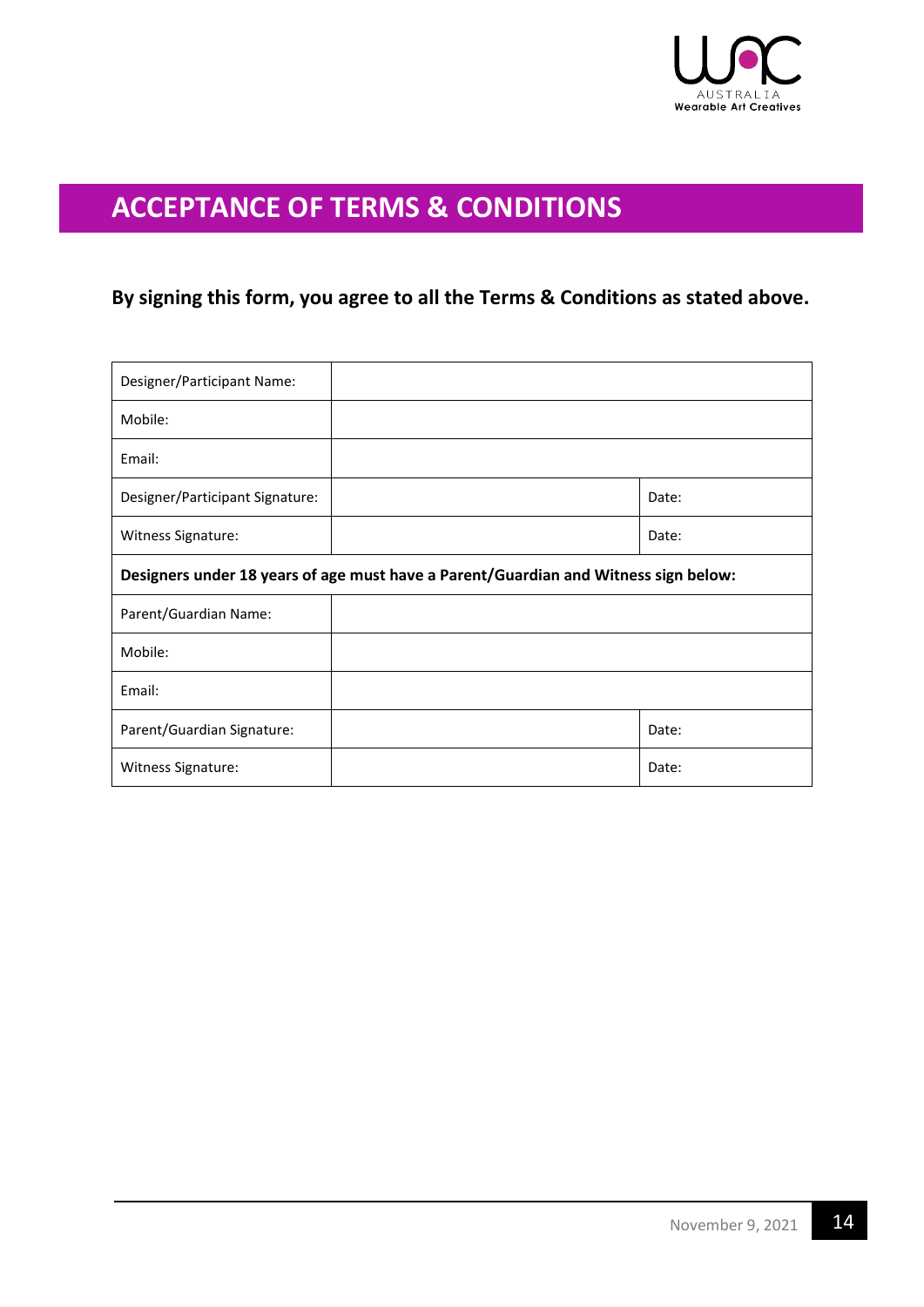

# **Wearable Art Creatives Show - 2022**

## **Photograph and Film Consent, Release and Waiver**

Christina Papadimitriou trading as Wearable Art Creatives Australia (WAC)

#### **Photo and Film Consent and Release**

- 1. I give WAC, as well as the Third Parties defined in clause 1(b) and their assigns, successors, licensees, employees and agents, consent for all images, video recordings and audio recordings (the 'Images') taken of me or my artwork as part of the Event described below in the Schedule to be:
	- (a) Used and published in any media format or publication including social media, online media, print and newspaper, video, electronic communication and forms of public display for promotions, advertising or any other commercial purposes of WAC and the Third Parties including promotion and advertising relating to the Event and subsequent events; and
	- (b) Provided to third parties, including the Event organiser and promoter (where WAC is not the Event organiser or promoter), and WAC's subcontractors, volunteers and agents where approved by WAC, (the "Third Parties") for similar purposes as described in clause 1(a).
- 2. I consent for my name, the Images, and my likeness in all forms to be used for the purposes stated above and consent to alterations and cropping being made to such Images.
- 3. I waive any interest and rights I may have in relation to the copyright, fees, royalties, or other benefits whatsoever that may exist in the present and future and agree that WAC is the owner of the copyright in the Images (but the copyright in the artwork remains vested in the artists). I acknowledge that I am not entitled to, nor will I receive, any compensation from the use of the Images.
- 4. I understand that while WAC will make all reasonable efforts to ensure that there is no unauthorised use of the Images, WAC cannot guarantee against or control the unauthorised use of the Images by persons not associated with WAC.
- 5. I, forever waive any right to inspect or approve any publication in any format of the Images by WAC or the Third Parties. I release WAC and the Third Parties from loss, damage, costs, expense or claim (including consequential loss) connected with the use or publication of the Images or the failure to comply with this form.

#### **Release and Waiver**

I acknowledge and agree that I assume all of the foreseeable and unforeseeable risks of attending the Event, including but not limited to any risks that may arise from negligence, carelessness, damage or defective equipment on the part of WAC, the Third Parties, their employees, agents or contractors.

To the full extent permitted by Law, I release WAC and its associates from all liability associated with any loss, damage, costs, expense or claim that may arise as a result of my participation in, or in relation to, the Event.

If any part of this form is void or voidable at Law, then that part shall be severed from the form or read down to give effect to the remainder of the form and the remaining provisions shall continue to have effect.